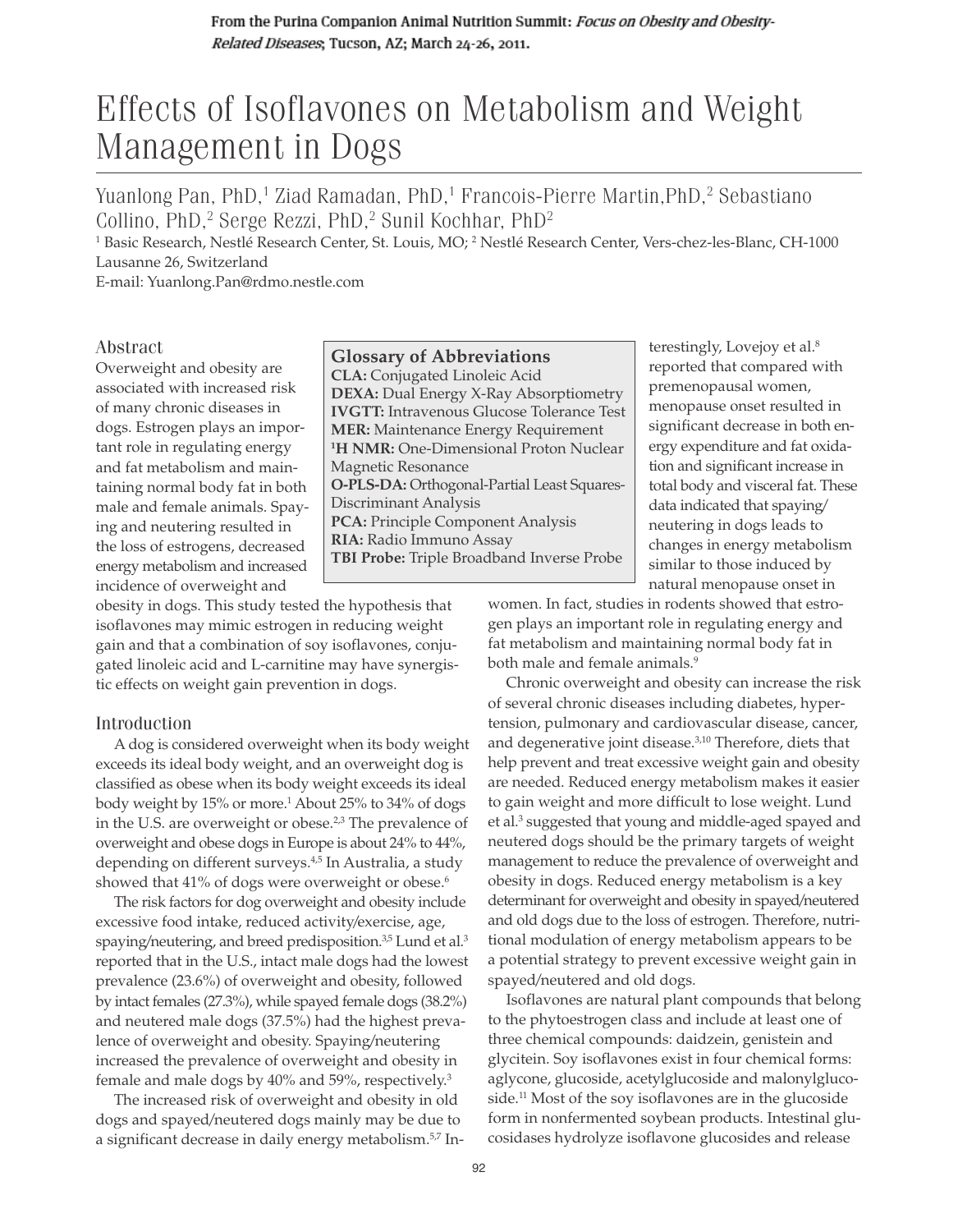aglycone isoflavones. Aglycone isoflaovones are absorbed or metabolized in the intestine. The metabolites of isoflavones (equol, dihydrodaidzein and O desmethylangiolensin from daidzein; p-ethyl phenol from genistein) are then absorbed.12

Isoflavones exist exclusively in legumes with the soybean containing the highest amount of isofoavones in glucoside forms. Soy products with isoflavones have been consumed in Asian countries for centuries. Many health benefits have been associated with regular consumption of soy products. For instance, soy consumption has been shown to reduce the risk of cardiovascular disease, breast and prostate cancer; relieve hot flashes associated with menopausal estrogen deficiency; retard osteoporosis in postmenopausal women; reduce total amount of cholesterol, LDL cholesterol and triglycerides in plasma; preserve cognitive functions in postmenopausal women; and improve symptoms of hypertension.<sup>12-16</sup>

Sites et al.<sup>17</sup> reported that daily supplement of soy protein enriched with isoflavones prevented the increase in subcutaneous and total abdominal fat compared with an isocaloric casein placebo in postmenopausal women. These data suggest that soy isoflavones may be effective in reducing body fat buildup and preventing overweight and obesity in animals.

Conjugated linoleic acid (CLA) has been shown to reduce body fat and to increase lean body mass in several animal species.18-20 The possible mechanisms by which CLA may affect body composition include increased lipolysis in adipose tissue and enhanced fatty-acid oxidation in both adipose tissue and skeletal muscle.<sup>21,22</sup> In addition, L-carnitine has been shown to reduce body fat in growing pigs. It was suggested that L-carnitine facilitates the transport of long-chain fatty acid into mitochondria for beta oxidation.23

The objectives of the study were to test the hypothesis

#### **Table 1. Nutrient Composition of Diets**

|                                                    |                  | Control Isoflavone Cocktail |      |
|----------------------------------------------------|------------------|-----------------------------|------|
| Nutrient composition (% as fed)                    |                  |                             |      |
| Moisture                                           | 9.0              | 8.6                         | 8.8  |
| Ash                                                | 6.9              | 7.2                         | 7.1  |
| Crude protein                                      | 29.0             | 28.9                        | 28.6 |
| Crude fat                                          | 18.0             | 18.3                        | 18.2 |
| Nitrogen-Free Extract                              | 35.6             | 34.9                        | 34.8 |
| Crude Fiber                                        | 1.5              | 2.2                         | 2.5  |
| Soybean Germ Meal (%)<br>Total Isoflavones (mg/kg) | ი                | 10                          | 10   |
| (Aglucon Units)                                    | 70               | 683                         | 663  |
| Conjugated Linoleic Acid (%)                       | $\left( \right)$ | O                           | 1.5  |
| L-Carnitine (mg/kg)<br><b>Energy Content</b>       | O                | O                           | 100  |
| $ME$ (kJ/g)                                        | 4.00             | 3.91                        | 3.95 |

that isoflavones may mimic estrogen in regulating the energy metabolism and reducing weight gain in spayed/ neutered dogs and that a combination of soy isoflavones, CLA and L-carnitine may have synergistic effects on weight gain prevention in dogs.

# Materials and Methods **Dogs and Diets**

Forty-five dogs (21 male dogs and 24 female dogs) with the percentage of body fat of less than 17.5% for male dogs and less than 20% for female dogs were recruited in the study. These dogs were between the ages of 2 and 9 years old. The study protocol was approved by the Animal Care Committee of Nestlé Purina PetCare. The dogs were housed in pairs, sharing free access to indoor/outdoor areas together.

The control diet was a commercial premium product for adult dogs. The isoflavone diet was formulated by adding 10% soybean germ meal to provide isoflavones from natural ingredient. The cocktail diet was formulated by adding 10% soybean germ meal, 1.5% CLA and 100 mg L-carnitine per kg diet. All three diets (manufactured by Nestlé Purina PetCare, St. Louis, MO) were isoenergetic and contained the same levels of protein, fat and carbohydrates. Dietary ingredient and chemical composition are provided in Table 1. Diet samples were sent to Nestlé Purina Analytical Laboratories (Nestlé Purina PetCare, St. Louis, MO) for chemical analyses. Ash, crude fat, crude fiber, crude protein and moisture were measured based on Association of Official Agricultural Chemists (AOAC) Methods 942.05, 922.06, 962.09, 990.03, and 930.15, respectively. Isoflavone contents of the diets were also analyzed by Nestlé Purina Analytical Laboratories (Nestlé Purina PetCare, St. Louis, MO). The effects of soybean germ meal, CLA and L-carnitine on the digestibility of diets were evaluated by a standard dog digestion test protocol.

## **Pretest Maintenance Energy Requirement (MER) Determination and Randomization**

The control diet was the only diet for all dogs in this period. The amount of daily diet was adjusted weekly as needed to maintain body weight. The maintenance energy requirement was calculated by the amount of control diet that kept the body weight of the dog from more than 10% change over three weeks.

After the MER for each dog was determined, dual energy X-ray absorptiometry (DEXA) was used to determine the baseline body composition of dogs. The dogs were then randomized into three groups with 15 dogs per group based on MER, percentage of body fat and body weight (Table 2).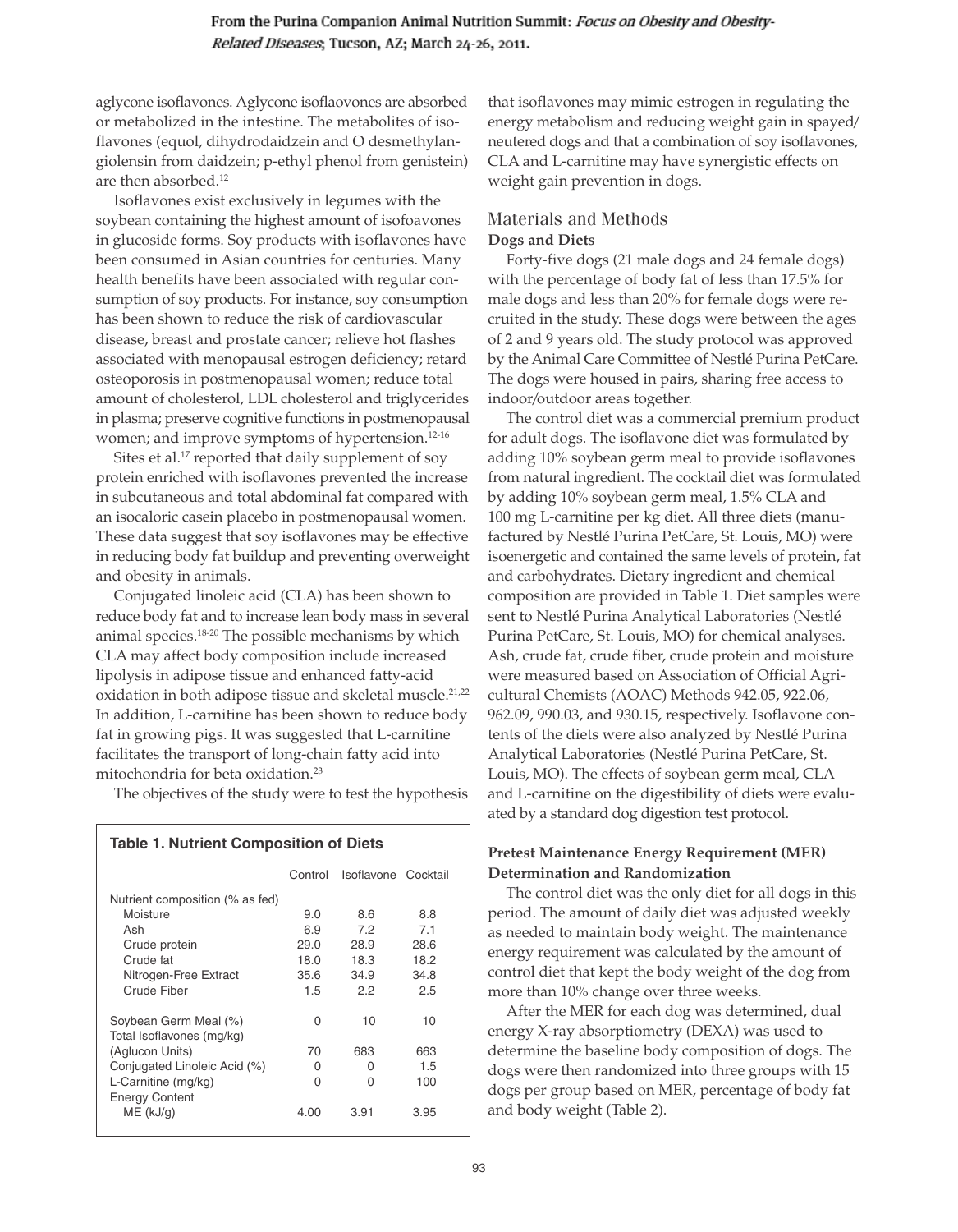# **Table 2. Baseline Body Weight, Body Composition and Maintenance Energy Requirement (MER)1**

|                                               | Control                                              | Isoflavone                                        | Cocktail                                              |
|-----------------------------------------------|------------------------------------------------------|---------------------------------------------------|-------------------------------------------------------|
| Body Weight, kg<br>Body Fat, %<br>MER, kcal/d | $28.87 \pm 1.16$<br>$13.19 + 1.13$<br>1683.01±106.95 | $28.42 + 0.92$<br>$13.29 + 1.03$<br>1567.16+91.39 | $29.18 \pm 1.09$<br>$14.65 \pm 0.96$<br>1593.69±94.95 |
| <sup>1</sup> Values are mean+SE               |                                                      |                                                   |                                                       |

### **Feeding and Key Measurements**

During the one-year feeding trial, the dogs were fed once daily for about an hour and were fed 25% more than their MER. Food intake was recorded daily. Dogs had free access to water via a wall-mounted automatic system. Routine blood hematology and biochemistry profile, plasma concentrations of isoflavones and metabolites, DEXA, expanded thyroid profile, and leptin were collected at baseline, every three months after the initiation of the treatments and at the end of the study. Body weight was recorded at baseline, weekly and the end of the study. Insulin sensitivity was measured with intravenous glucose tolerance testing at baseline, every three months after the initiation of the treatments and at the end of the study, and serum samples were sent to Diagnostic Center for Population and Animal Health (Lansing, MI) for glucose and insulin analyses. Serum samples were also collected at baseline, every three months after the initiation of the treatments and at the end of the study for metabonomic analysis. Plasma leptin was determined by radio immuno assay (RIA).<sup>24</sup> Serum samples for expanded thyroid profile were sent to the Diagnostic Center for Population and Animal Health (Lansing, MI) for analysis. Plasma concentrations of isoflavones and metabolites were determined by a liquid chromatography/ tandem mass spectrometry method.<sup>25</sup> Samples for blood hematology and biochemistry profile were analyzed by Nestlé Purina Clinical Lab (Gray Summit, MO).

#### **Metabonomic Analysis**

Serum samples were collected at baseline and every three months after the initiation of the feeding trial. One-dimensional proton nuclear magnetic resonance (1 H NMR) spectra were acquired on a Bruker 600MHz spectrometer. Serum samples diluted in a phosphate buffer (pH 7.4) containing D2O, were measured in 5-mm NMR tubes at 300K using a triple resonance broadband inverse (TBI) probe and a sample changer for automation. For all samples, spectra were recorded using the Carr–Purcell– Meiboom–Gill sequence. All spectra were manually phased and baseline corrected. The full NMR spectra of serum samples were used after removing the water suppression region. The spectra was normalized to

total intensity and scaled to unit variance (auto-scaling). The <sup>1</sup>H NMR dataset was processed by multivariate tools including principle component analysis (PCA) and orthogonal-partial least squares-discriminant analysis (O-PLS-DA) to determine clustering between the three different groups, i.e., control, isoflavone and cocktail groups, according to a method previously reported.26 O-PLS can generate improved models particularly where an important source of variance is not related to the metabolic variation of interest. Information based on class (Y matrix — consisting of a single variable relating to dietary intervention) is used to eliminate confounding variance from the X data matrix that is unrelated to the group-specific metabolic differences. PLS models can be validated through internal or external methods. For internal validation purposes, cross validation is often used to estimate the number of model components as well as the predictive ability of the model by calculating the  $Q^2$  value.  $Q^2$  value can vary in the range of -1 to 1, where 1 is optimal. The R $2X$  and R $2Y$ parameters, which give the fraction of the variations of X (NMR spectra) and Y (class membership) explained by the model after each component, also were reported. Values of  $R^2X$  and  $R^2Y$  close to 1.0 indicate a statistically robust model. Multivariate analysis was performed using the software package SIMCA-P+ (version 10.0, Umetrics AB, Umeå, Sweden).

## **Statistical Analysis**

Changes in body weight, percentage of tissue fat, absolute fat mass, lean mass, expanded thyroid profile, blood hematology and biochemistry parameters, serum leptin, IVGTT, and digestibility were analyzed by the analysis of variance.

## Results

Effects of 10% soybean germ meal and the cocktail diet on digestibility are summarized in Table 3. Both diets had similar effects and slightly reduced digestibility of protein (less than 3%), fat (less than 1.5%) and carbohydrates (less than 2.5%). Soybean germ meal is enriched with daidzein, the predominant form in the blood was

# **Table 3. Effects of Soy Germ Meal and Blend on the Digestibility of Diets\***

|                         | Control | Isoflavone | Cocktail |
|-------------------------|---------|------------|----------|
| Total Digestibility (%) | 83.0    | 81.1       | 81.6     |
| Protein (%)             | 88.5    | $86.2*$    | 86.3     |
| Fat $(\%)$              | 94.6    | $93.3*$    | 93.7     |
| Carbohydrate (%)        | 86.4    | 84.5       | 84.4*    |

\*Significantly differed (p<0.05) from the control diet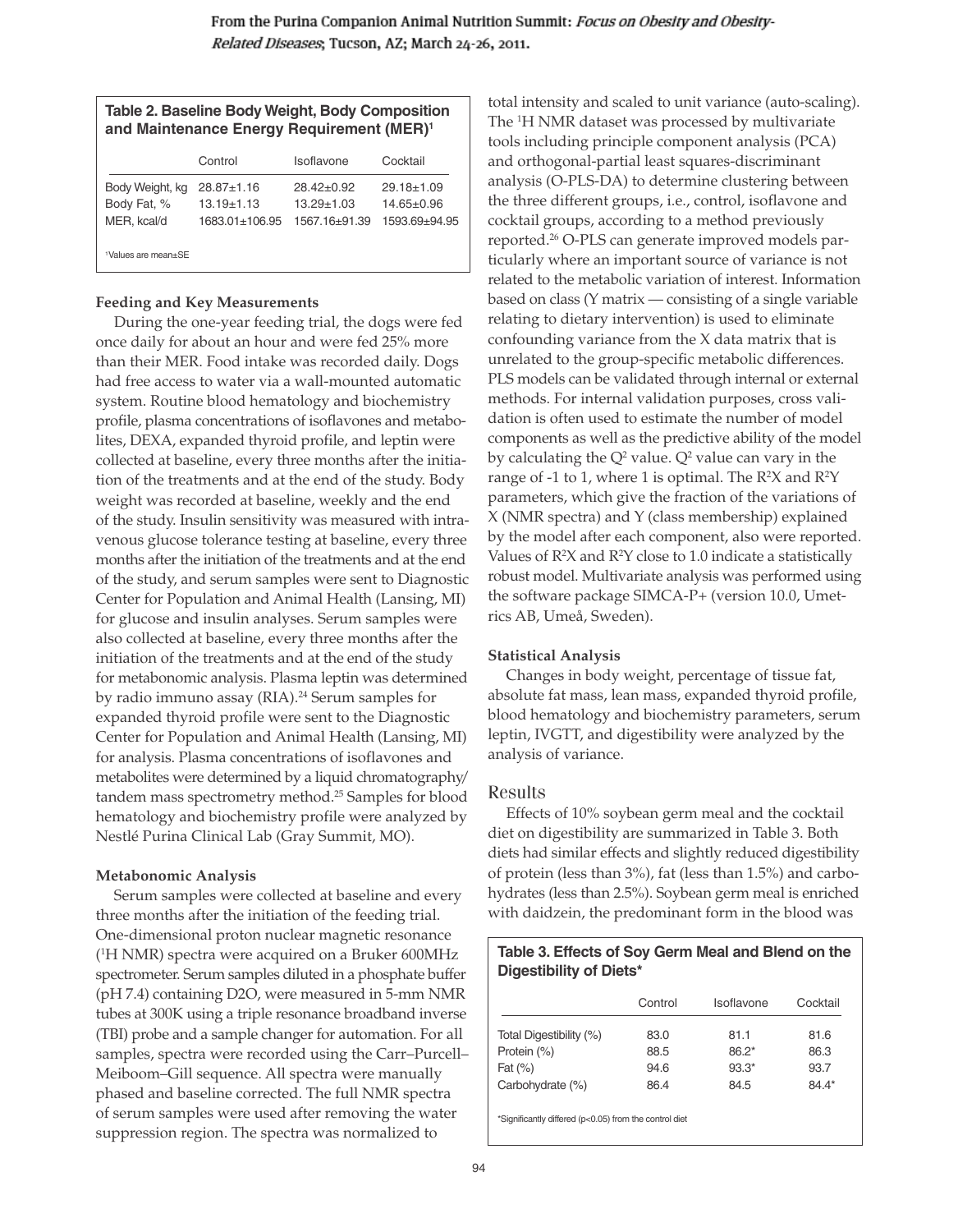# **Table 4. Isoflavone Profiles (nM) in Dogs after 3 months of Feeding1**

|                          | Control | Isoflavone        | Cocktail          |
|--------------------------|---------|-------------------|-------------------|
| Daidzein                 | ND.     | $342.8 \pm 102.4$ | $454.0 \pm 162.3$ |
| DHD                      | ND.     | 2774.2+1234       | $4756.3 \pm 2360$ |
| Equol                    | ND.     | 21879±3774.7      | 19439±4463.8      |
| O-DMA                    | ND.     | 457.7±92.7        | 639.6±168.9       |
| Genistein                | ND.     | $17.9 + 5.3$      | $42.4 + 18.1$     |
| <b>Total Isoflavones</b> | ND.     | 25472+3960        | 25330±6099        |

1Values (nM) are mean±SE. ND = not detectable, DHD = dihydro-daidzein, O-DMA = O-desmethylangolensin.

### **Table 5. Changes in Body Weight (kg) from Baseline in Dogs1**

|          | Control         | Isoflavone                   | Cocktail        |
|----------|-----------------|------------------------------|-----------------|
| 3 month  | $1.10 \pm 0.98$ | $-0.15 \pm 0.93$             | $0.44 \pm 0.89$ |
| 6 month  | $3.64 \pm 0.98$ | $1.43 \pm 0.93$              | $2.73 \pm 0.89$ |
| 9 month  | $4.99 \pm 0.98$ | $2.16 \pm 0.93$ <sup>*</sup> | $3.54 \pm 0.89$ |
| 12 month | $5.54 \pm 0.98$ | $2.68 \pm 0.93$ <sup>*</sup> | $4.31 \pm 0.89$ |

1Values (kg) are mean±SE. \*Significantly differed (p<0.05) from the control diet.

#### **Table 6. Changes in Body Fat (kg) from Baseline in Dogs1**

|          | Control         | Isoflavone                   | Cocktail        |
|----------|-----------------|------------------------------|-----------------|
| 3 month  | $1.15 \pm 0.82$ | $-0.82 \pm 0.78$             | $0.81 \pm 0.75$ |
| 6 month  | $3.56 \pm 0.82$ | $0.64 \pm 0.78$ *            | $2.81 \pm 0.75$ |
| 9 month  | $4.70 \pm 0.82$ | $1.49 \pm 0.78$ <sup>*</sup> | $4.24 \pm 0.75$ |
| 12 month | $5.27 \pm 0.82$ | $1.97 \pm 0.78$ *            | $4.25 \pm 0.75$ |

1Values (kg) are mean±SE. \*Significantly differed (p<0.05) from the control diet and cocktail diets.

#### **Table 7. Changes in % Body Fat from Baseline in Dogs1**

|          | Control          | Isoflavone                   | Cocktail        |
|----------|------------------|------------------------------|-----------------|
| 3 month  | $2.75 \pm 1.98$  | $-2.31 \pm 1.88$             | $1.69 + 1.80$   |
| 6 month  | $9.08 + 1.98$    | $1.76 \pm 1.88$ <sup>*</sup> | $6.79 \pm 1.80$ |
| 9 month  | $11.45 \pm 1.98$ | $4.03 \pm 1.88$ <sup>*</sup> | 10.30±1.80**    |
| 12 month | $12.75 \pm 1.98$ | $5.14 \pm 1.88$ <sup>*</sup> | $9.53 \pm 1.80$ |

1Values (%) are mean±SE. \*Significantly differed (p<0.05) from the control diet \*\* Significantly differed (p<0.05) from the isoflavone diet.

equol, a metabolite of daidzein, followed by three other metabolites of daidzein: dihydro-daidzein and O-DMA (Table 4).

Effects of 10% soybean germ meal and the cocktail diet on body weight gain are summarized in Table 5. Compared with the control dogs, isoflavone diet significantly reduced the body weight gain by more than 50% at both 9 and 12 months after the initiation of the feeding trial  $(p=0.043$  and  $p=0.041$  at 9 and 12 months, respectively). However, to our surprise, the cocktail diet failed to prevent weight gain in dogs. All the dogs were on a weightreduction program under veterinary supervision at the end of the study until they regained ideal body weight.

Effects of 10% soybean germ meal and the cocktail diet on body fat gain are summarized in Table 6. Compared with the control dogs, isoflavone diet significantly (p<0.05) reduced the body fat accumulation by more than 50% at 6, 9 and 12 months after the initiation of the feeding trial. Again, the cocktail diet failed to reduce body fat accumulation in dogs significantly.

Effects of 10% soybean germ meal and the cocktail diet on % body fat gain are summarized in Table 7. Com pared with the control dogs, isoflavone diet significantly reduced the % body fat gain by more than 50% at 6, 9 and 12 months after the initiation of the feeding trial (p<0.05). The cocktail diet failed to reduce the increase in % body fat in dogs significantly.

There were no significant effects among the three diets on the changes in lean body mass during the study (data not shown). These data indicated that almost all the weight gain in the dogs was due to increased body fat.

Thyroid conditions of the dogs were monitored throughout the study. Expanded thyroid profile, blood hematology, leptin, and blood biochemistry profile were measured in dogs at baseline, 3 months, 6 months, 9 months and 12 months after the initiation of the feeding trial. Neither the isoflavone diet nor the cocktail diet significantly affected total thyroxine (TT4), total triiodothy ronine (TT3), free T3 (FT3), free T4 (FT4), T3 autoantibody, T4 autoantibody and thyroid autoantibody, thyroid stimulating hormone (TSH) compared with the control diets (data not shown). In addition, there were no significant differences in blood hematology parameters, leptin and blood biochemistry profiles among the three rations during the feeding trial (data not shown).

Intravenous glucose tolerance test (IVGTT) was performed in the dogs at baseline, 3 months, 6 months, 9 months and 12 months after the initiation of the feeding trial. There were no significant differences in IVGTT test among the three rations at any of the above-mentioned sample collection times (data not shown).

A typical standard 1 H-NMR spectrum of dog serum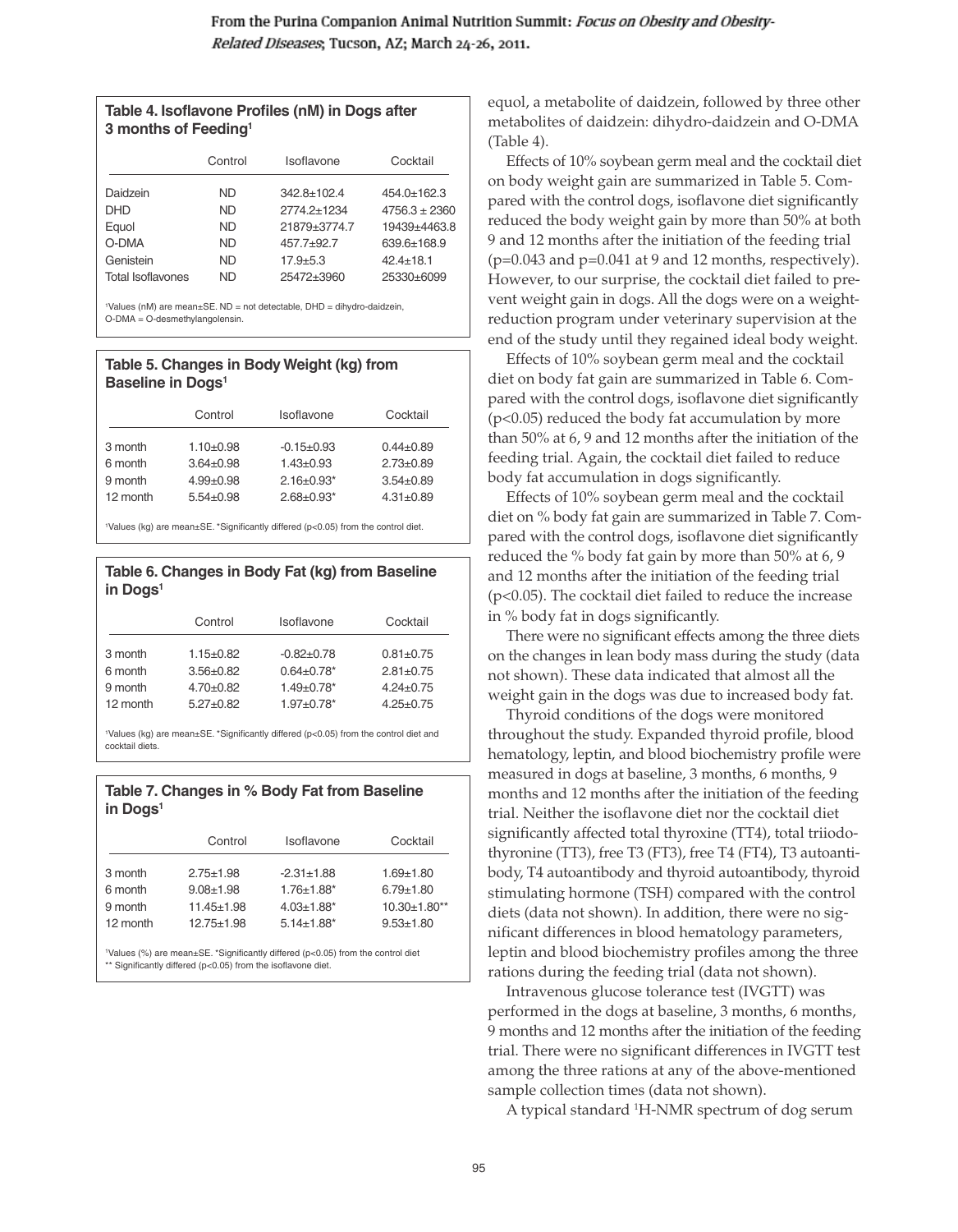

**Figure 1:** Metabonomic analysis of dog serum samples. A typical Carr–Purcell–Meiboom–Gill sequence (CPMG) 600 MHz 1 H NMR spectrum represents a metabolic profile of lipoprotein, amino acids, organic acids (mainly intermediates of tricarboxylic acid cycle), and glucose metabolism in serum of dogs.



is shown in Figure 1. Such a spectrum exhibits a broad set of resonances arising from lipoprotein-bound fatty acyl groups found in triglycerides, phospholipids and cholesteryl esters. Also many sharper peaks arising from the major low molecular weight molecules present in serum are observed. For instance, the NMR spectra of the blood serum contains a number of assignable amino acids (alanine, valine, leucine, isoleucine, glutamine, threonine, methionine), organic acids (citrate and lactate), as well as glucose. Moreover, peaks belonging to saturated and unsaturated fatty acids and choline in phosphatidylcholine and glycerophosphocholine were identified.

Variations between the different serum metabolic phenotypes were investigated using multivariate data analysis, including PCA and O-PLS-DA. Data were visualized by means of component scores plots, where each point represents an individual biochemical profile of a sample (Figures 2, 3, 4). Biochemical components responsible for any detected differences between samples in the



**Figure 3:** Effects of a blend of isoflavones, CLA and L-carnitine on metabolism in dogs. Serum samples from 1 H NMR measurements were analyzed using Orthogonal-Partial Least Squares (O-PLS). Scores plot of O-PLS model showed metabolic difference between control and cocktail dogs with  $Q^2Y=0.778$ ,  $R^2Y=0.959$ , and  $R^2X=0.205$ .



and a blend of isoflavones, CLA and L-carnitine in dogs. Serum samples from 1H NMR measurements were analyzed using Orthogonal-Partial Least Squares (O-PLS). Scores plot of O-PLS model showed metabolic difference between control and cocktail dogs with  $Q^2Y = 0.705$ ,  $R^2Y = 0.943$ , and  $R^2X = 0.180$ .

scores plot can be extracted from the corresponding loadings plot (not shown), where each coordinates represents a single NMR spectral region. O-PLS-DA analysis of NMR serum profiles maximizes the recovery of metabolic information correlated with sample classes. The obtained scores plots (see Figures 2, 3, 4) show a clear separation of samples according to the nutritional intervention with  $Q<sup>2</sup>$  values (0.7 and 0.8) supporting statistical significance of metabolic differences between the control and test groups and between the isoflavone and cocktail group.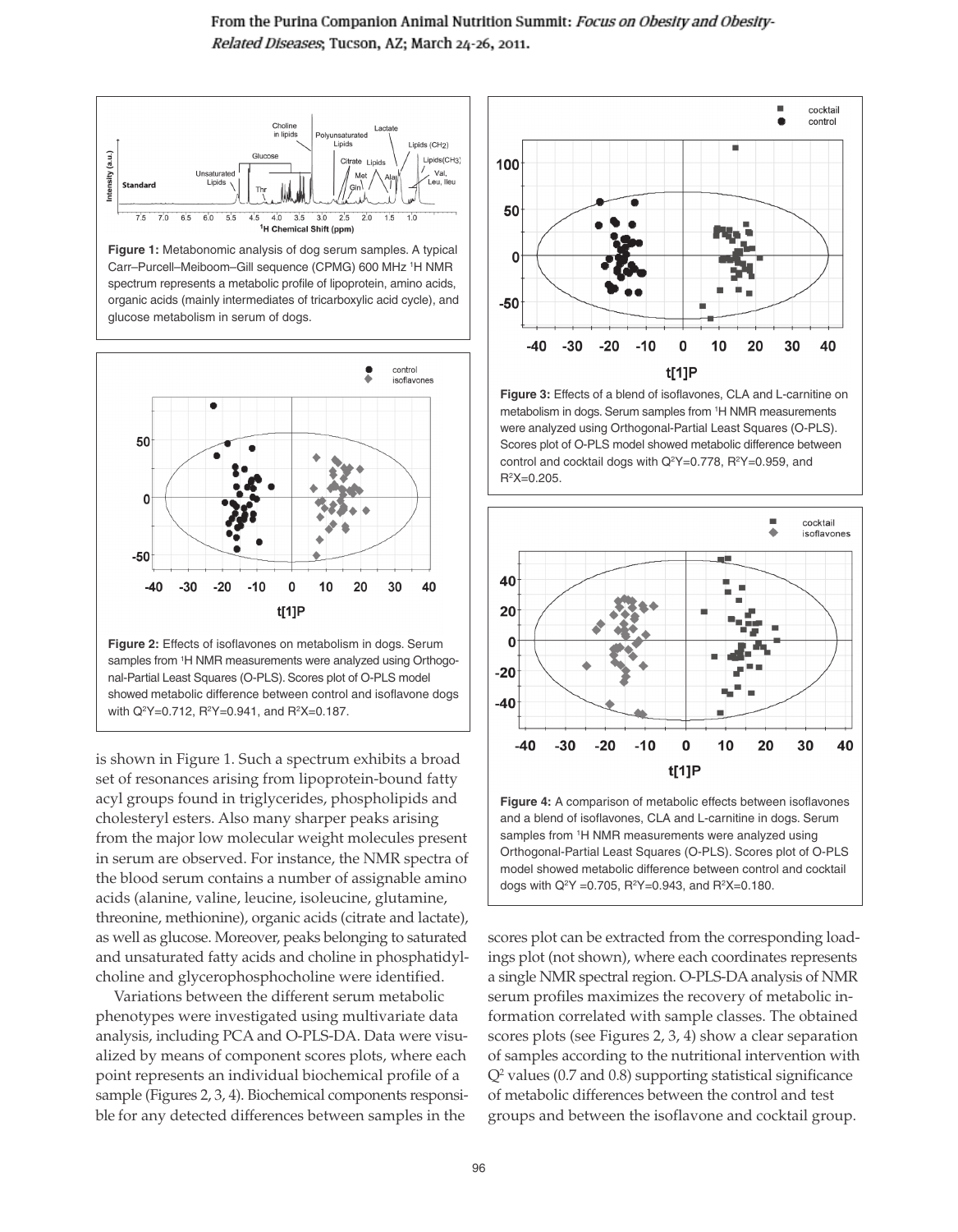# Discussion

The isoflavone diet significantly reduced weight gain and body fat buildup by more than 50% in the neutered male and female dogs. This was consistent with the report that soy protein enriched with isoflavones reduced body fat accumulation in postmenopausal women.<sup>17</sup> Even the isoflavone diet slightly reduced the digestibility of dietary protein and fat; the beneficial effects of isofla vone diet on weight gain prevention are more likely due to the effects of isoflavones on energy and fat metabolism in dogs. This was further confirmed by the failure of the cocktail diet to reduce weight gain and body fat accumulation in dogs even though both isoflavone and cocktail diets had similar effects on digestibility. Rachon et al.<sup>27</sup> reported that dietary equol reduced body weight gain and intra-abdominal fat accumulation in ovariectomized rats. Since equol is the predominant form of isoflavone metabolite in the blood of dogs, it is plausible that equol may be the main factor that reduced weight gain and body fat accumulation in neutered dogs fed the isoflavone diet.

Neither soy isoflavones nor the cocktail diets significantly affected total white blood cells, IVGTT or blood biochemical parameters throughout the study. In addition, neither the isoflavone diet nor the cocktail diet had significant effects on TT4, TT3, FT3, FT4, T3 and T4 autontibody, thyroglobulin autoantibody, and TSH compared with the control diets throughout the study. These data indicated that the isoflavone-containing diets had no adverse effects on the health of the dogs. The safety of dietary isoflavones in dogs had been confirmed by an independent safety study in both male and female Beagles. The results did not show any signs of toxicity of soy isoflavones at a dose of 90 mg/kg body weight (NCI, 1996).<sup>28</sup>

Metabonomic analysis of dog serum samples revealed metabolic differences between the control and test groups and between the isoflavone and the cocktail groups. NMR profiling of serum samples reflects the instantaneous homeostatic status of a living organism, providing a simultaneous snapshot on lipoprotein, amino acids, organic acids (mainly intermediates of tricarboxylic acid cycle) and glucose metabolism. Therefore, the obtained statistical results suggest unique metabolic effects of isoflavone and cocktail. A combination of isoflavones, CLA and L-carnitine resulted in a metabolic profile that significantly differed from the metabolic profile induced by isoflavones alone, which may explain why the cocktail diet failed to prevent weight gain. More detailed investigations on the biochemical and metabolic differences between the groups may shed light into the underlying

mechanisms of actions in relation to the group-specific weight gain dynamics.

# Conclusion

In summary, the soy isoflavone diet was very effective in reducing body fat accumulation in neutered male and female dogs. CLA and/or L-carnitine inhibited the isoflavone benefits.

# Acknowledgements

The authors wish to thank Mr. Wendell Kerr and Dr. Qinghong Li at Nestlé Purina PetCare for statistical analysis of the data, Dr. Stephen Barnes and Mr. Alireza Arabshahi at the University of Alabama for the analysis of blood isoflavone profiles, and Dr. Duane H. Keisler at the University of Missouri for leptin assay.

# References

1. Lewis LD. Obesity. In: Lewis LD, Morris M, Hand MS, eds. *Small Animal Clinical Nutrition.* Mark Morris Institute, Topeka, Kan. 1987;3rded:6.1-6.39.

2. Lund EM, Armstrong PJ, Kirk CA, et al. Health status and population characteristics of dogs and cats examined at private veterinary practices in the United States. *J Am Vet Med Assoc.* 1999; 214:1336-1341.

3. Lund EM, Armstrong PJ, Kirk CA, et al., Prevalence and risk factors for obesity in adult dogs from private U.S. veterinary practices. *Intern J Appl Res Vet Med.* 2006,4:177-185.

4. Colliard L, Ancel J, Benet JJ, et al., Risk factors for obesity in dogs in France. *J Nutr.* 2006;136(7 Suppl): 1951S-1954S.

5. Gossellin J, Wren JA, Sunderland SJ. Canine obesity: an overview. *J Vet Pharmacol Ther.* 2007;(Suppl1):1-10.

6. McGreevy PD, Thomson PC, Pride C, et al., Prevalence of obesity in dogs examined by Australian veterinary practices and the risk factors involved. *Vet Rec.* 2005; 28:695-702.

7. Jeusette I, Detilleux J, Cuvelier C, et al. *Ad libitum* feeding following ovariectomy in female Beagle dogs: effect on maintenance energy requirement and on blood metabolites. *J Anim Physiol Anim Nutr* (Berl). 2004;88:117-121.